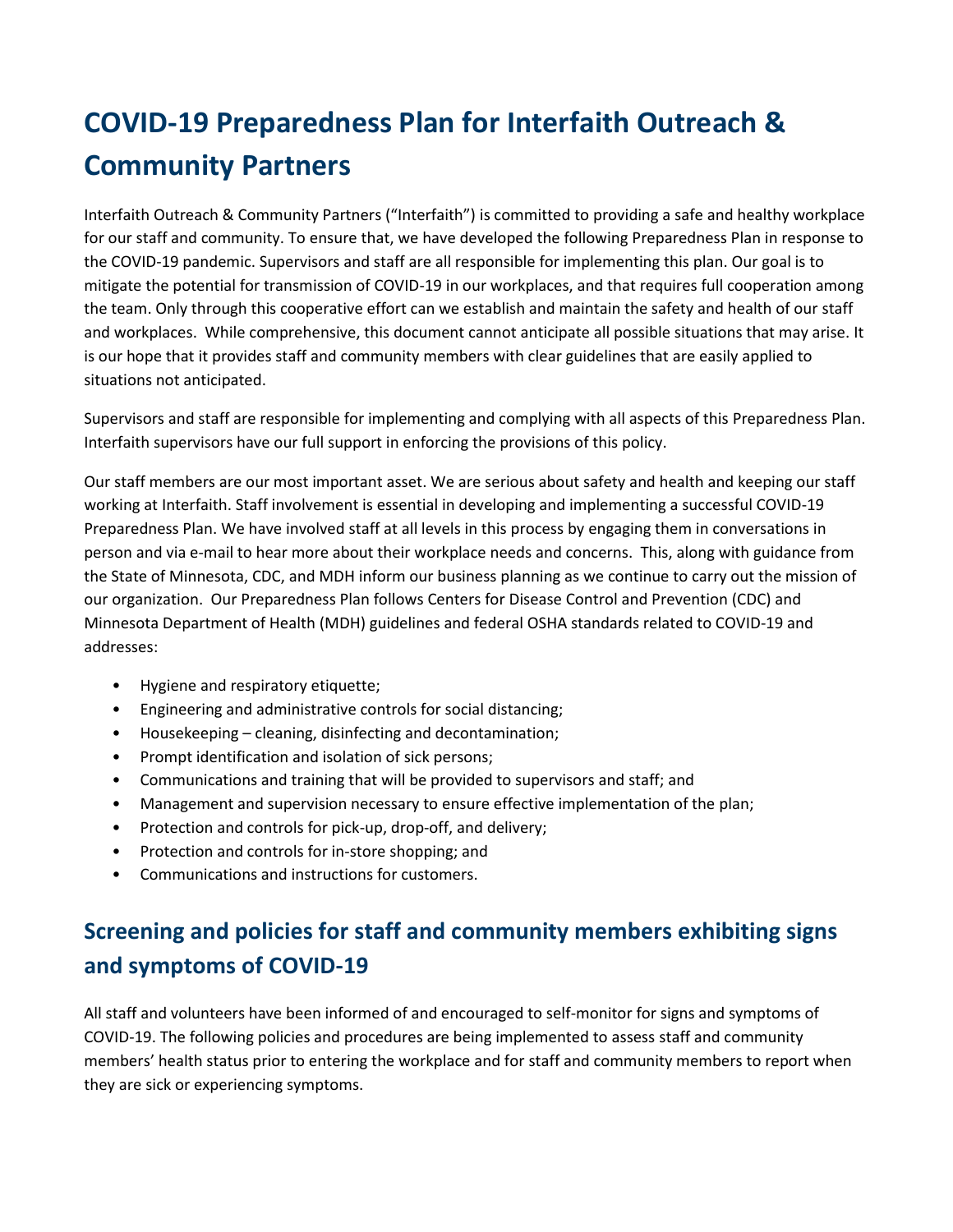- All building entrants are encouraged to engage in COVID-19 symptom self-screening at all entrances using readily available signage/information.
- Staff who are experiencing symptoms at home and/or are a contact of someone with COVID-19 are instructed to communicate these situations to their supervisor and HR.
- Anyone in the building who experiences symptoms and is not able to go home immediately will be directed to remain in Office Space #3.

Interfaith has implemented leave policies that promote staff staying at home when they are sick, when household members are sick, or when required by a health care provider to isolate or quarantine themselves or a member of their household. Depending upon eligibility and situation, staff members are able to utilize FMLA, general leaves of absence, Salary Continuation, and PTO. Accommodations for staff with underlying health conditions or who have household members with underlying health conditions have been implemented. As staff members make us aware of situations specific to them, we will work with the staff to be in an interactive dialogue to make reasonable accommodations that meet Interfaith's business needs and do not place undue hardship on the organization.

Interfaith has also implemented a policy for informing staff and community members if they have been exposed to a person with COVID-19 at their workplace which requires them to quarantine for the required amount of time. As staff, volunteers, and other community members make us aware of possible or confirmed exposure, we are following guidelines and best practices as documented by the CDC and MDH for contact tracing, notification, and quarantine periods for exposed persons.

In addition, a policy has been implemented to protect the privacy of staff and community members' health status and health information. It is the organization's aim to collect information that allows us to make appropriate decisions to support the health and safety of all who are in our building each day. We will gather information from individuals in a way that satisfies our needs as an employer to ensure the safety and health of those who are in our building while minimizing the amount of information that needs to be retained. Information that does need to be retained will be held by the Chief of Staff.

### **Handwashing**

Basic infection prevention measures are being implemented at our workplaces at all times. Staff and community members are instructed to wash their hands for at least 20 seconds with soap and water frequently throughout the day, but especially at the beginning and end of their shift, prior to any mealtimes and after using the toilet. All visitors to the facility will be required to wash their hands prior to or immediately upon entering the facility.

Interfaith Outreach provides hand sanitizer stations throughout the building in addition to soap at sinks in restrooms on the east and west sides of the building along with our hospitality area. We support our staff and community members in washing and/or sanitizing their hands frequently to slow the transmission of COVID-19. We have educational signage from the MDH "How to Wash Your Hands." This is also provided in multiple languages.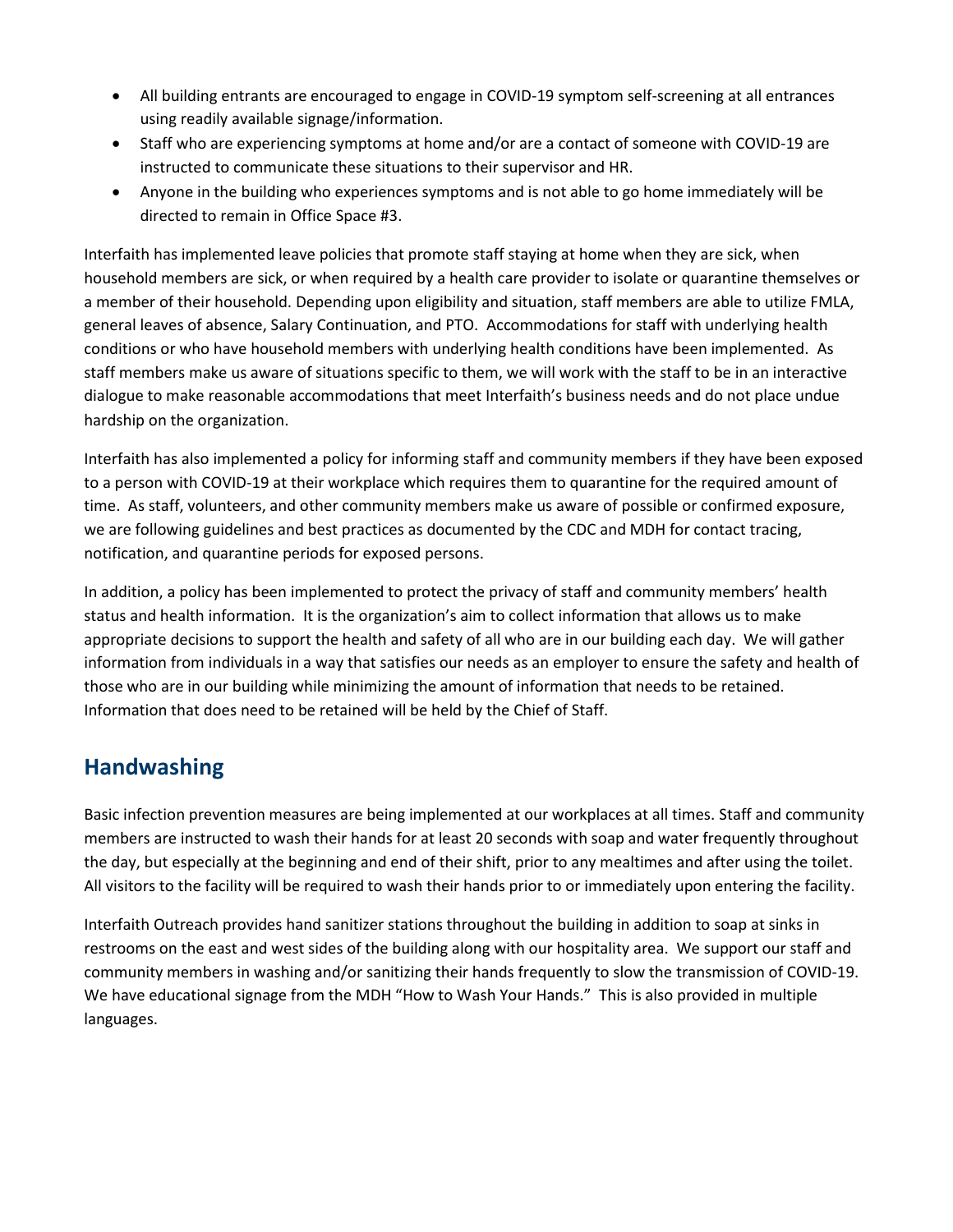#### **Respiratory etiquette: Cover your cough or sneeze**

Staff and community members are being instructed to cover their mouth and nose with their sleeve or a tissue when coughing or sneezing and to avoid touching their face, in particular their mouth, nose, and eyes, with their hands. They should dispose of tissues in the trash and wash or sanitize their hands immediately afterward. Respiratory etiquette will be demonstrated on posters and supported by making tissues and trash receptacles available to all staff and community members. Interfaith Outreach has posted educational signage from the MDH "Cover Your Cough." This is also provided in multiple languages. We are providing face masks for each person who is on our property. Ongoing we will provide support to staff and community members on respiratory etiquette as needed.

#### **Social distancing**

Social distancing is being implemented in the workplace through the following engineering and administrative controls:

- Remote work options
- Flexible work hours
- Providing signage or instructions for staff and community members
- Regulating riding in or sharing of vehicles
- Supporting communications plans to address staff concerns, etc.
- Provision of PPE including masks, gloves, disinfectant
- Creation of partition at the front desk to protect staff and community members

Ongoing we are in conversation with our staff and community members about questions and concerns. We are addressing these on a 1:1 basis where appropriate and communicating more broadly where needed.

Face masks (and gloves where applicable) are made readily available. Regular handwashing/sanitizing, covering of coughs and sneezes are practiced.

Our food shelf is operated through a hybrid model. We offer indoor shopping on designated days, by appointment only. We support clients with access or health limitations by designating a "shopper" who can pick-up their food if needed. We also provide food delivery when able through local partnerships and our Food to You program.

Our Resale Select store is currently open for in-person and online shopping.

We receive in-kind donations outside of our building at our donation door, located on the east side of our building.

#### **Cleaning, disinfection, and ventilation**

Regular housekeeping practices are being implemented, including routine cleaning and disinfecting of work surfaces, equipment, tools and machinery, and areas in the work environment, including restrooms, break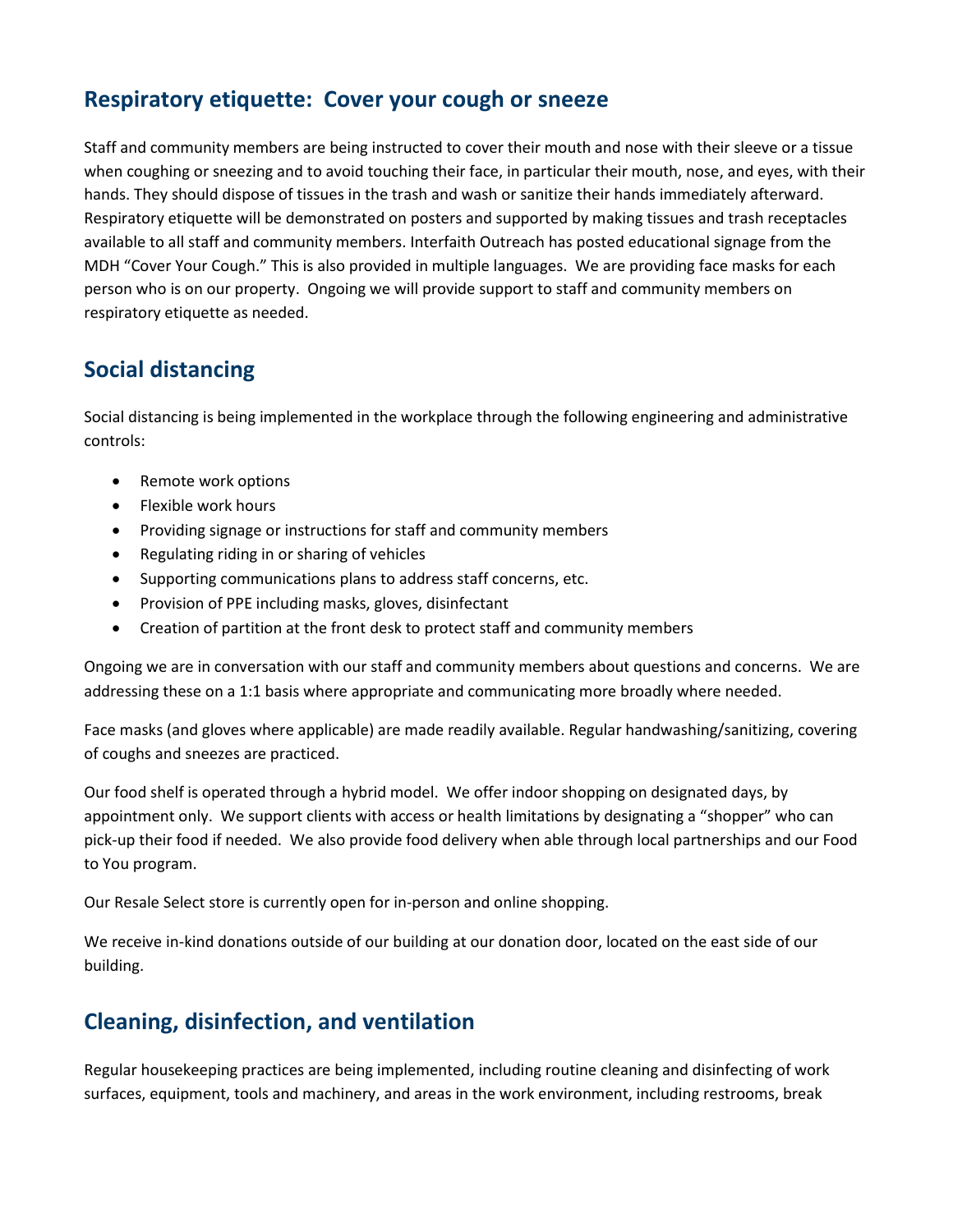rooms, lunchrooms, and meeting rooms. Frequent cleaning and disinfecting will be conducted in high-touch areas, such as phones, keyboards, touch screens, controls, door handles, railings, copy machines, etc. We have janitorial staff onsite to conduct regular cleaning on the days our building is open. In situations where we have a probable or confirmed exposure within our building, we will delay the cleaning and disinfecting of the identified space as long as possible up to 24 hours where able. We then sanitize all possible contacted surfaces with a bleach and water solution. Cleaning/disinfecting products are made readily available to staff so that they are able to clean their own workspaces and other shared spaces they come have physical contact with.

Appropriate and effective cleaning and disinfectant supplies have been purchased and are available for use in accordance with product labels, safety data sheets, and manufacturer specifications and are being used with required personal protective equipment for the product where it is needed. For additional cleaning and disinfecting outside of regular janitorial service, dependent on supply availability will have the following types of cleaning products available: bleach/water solutions, soap/water solutions, disinfectant cleaning wipes, sprays, and alcohol-based disinfecting products. These cleaning supplies should be used according to package directions. Any staff or community members with questions about the utilization of these supplies should seek additional guidance from the Office Manager who will guide all onsite cleaning and disinfection processes outside of what is provided during regular janitorial service. For their own safety, staff and community members are able to use gloves and masks when using cleaning supplies as needed or as the products require. The maximum amount of fresh air is being brought into the workplace. Air recirculation is being limited and ventilation systems are being properly used and maintained. Steps are also being taken to minimize airflow blowing across people.

#### **Communications and training**

This COVID-19 Preparedness Plan was first communicated to all staff on May 20, 2020, and subsequently on May 26, 2020, September 3, 2020, May 10, 2021, July 8, 2021 and January 14, 2022. Necessary training was provided to ensure that all staff understood the plan and had the opportunity to seek additional guidance and support as we continue to engage in our work. Additional communication and training will be ongoing and provided to all staff and volunteers who did not receive the initial training. This will be conducted by staff shift leads, the Chief of Staff, and the Office Manager.

Ongoing as our community's situation changes in terms of both COVID-19 spread and mitigation measures in place, instructions will be communicated to the community about:

- How drop-off, pick-up, delivery, and in-store shopping will be conducted to support a healthy community;
- Required hygiene practices; and
- Current practices surrounding social distancing, face masks and health screenings.

These instructions may apply to our client services, food shelf distribution, Resale Select store or any other onsite operations that involve in-person interactions.

Staff and community members will also be advised not to enter the workplace or engage with us on site if they are experiencing symptoms or have contracted COVID-19 based on health screening results.